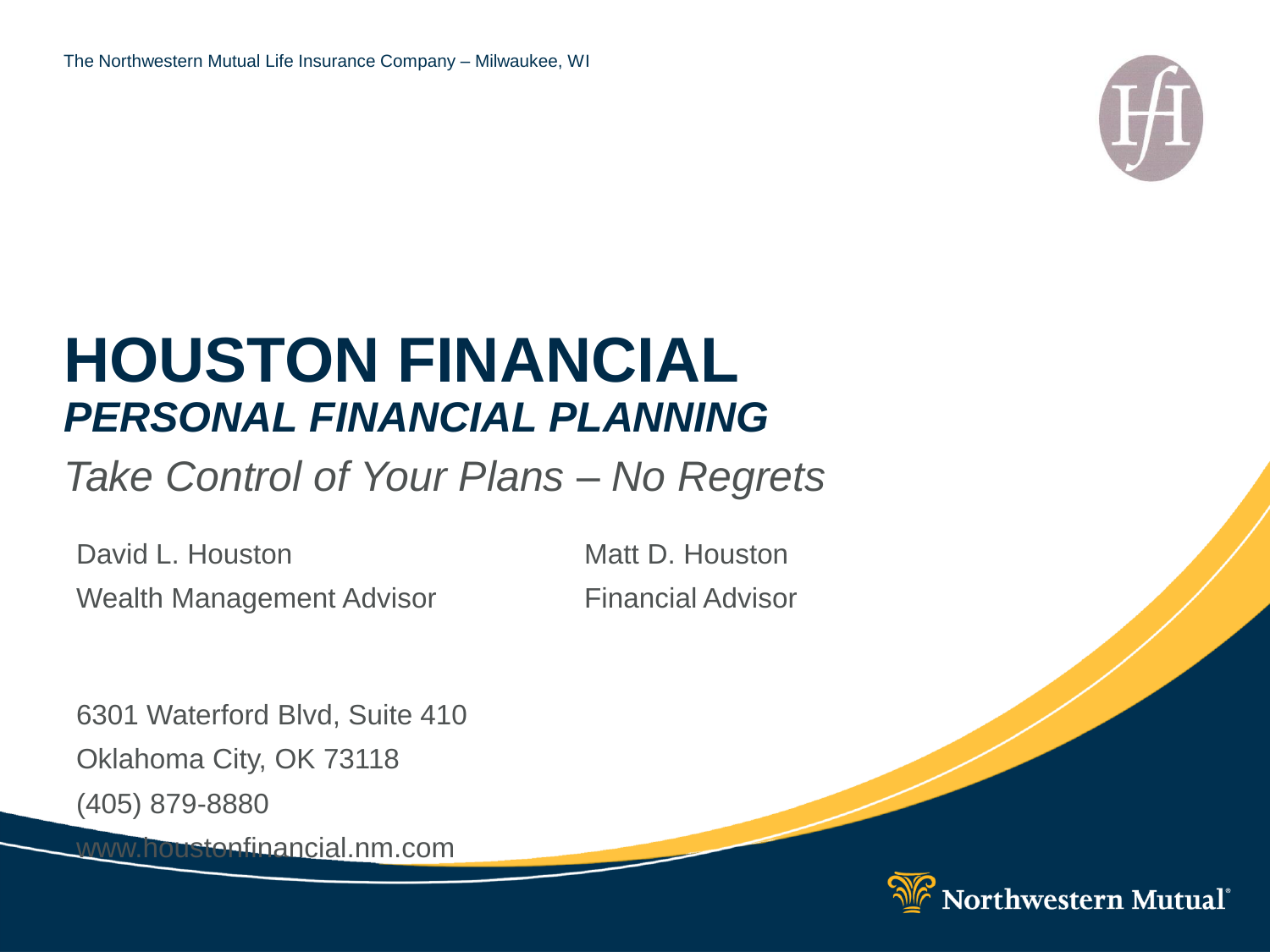### **What does Houston Financial do?**

**Helping business and personal clients create** *intentional lifestyles* **through proactive planning.**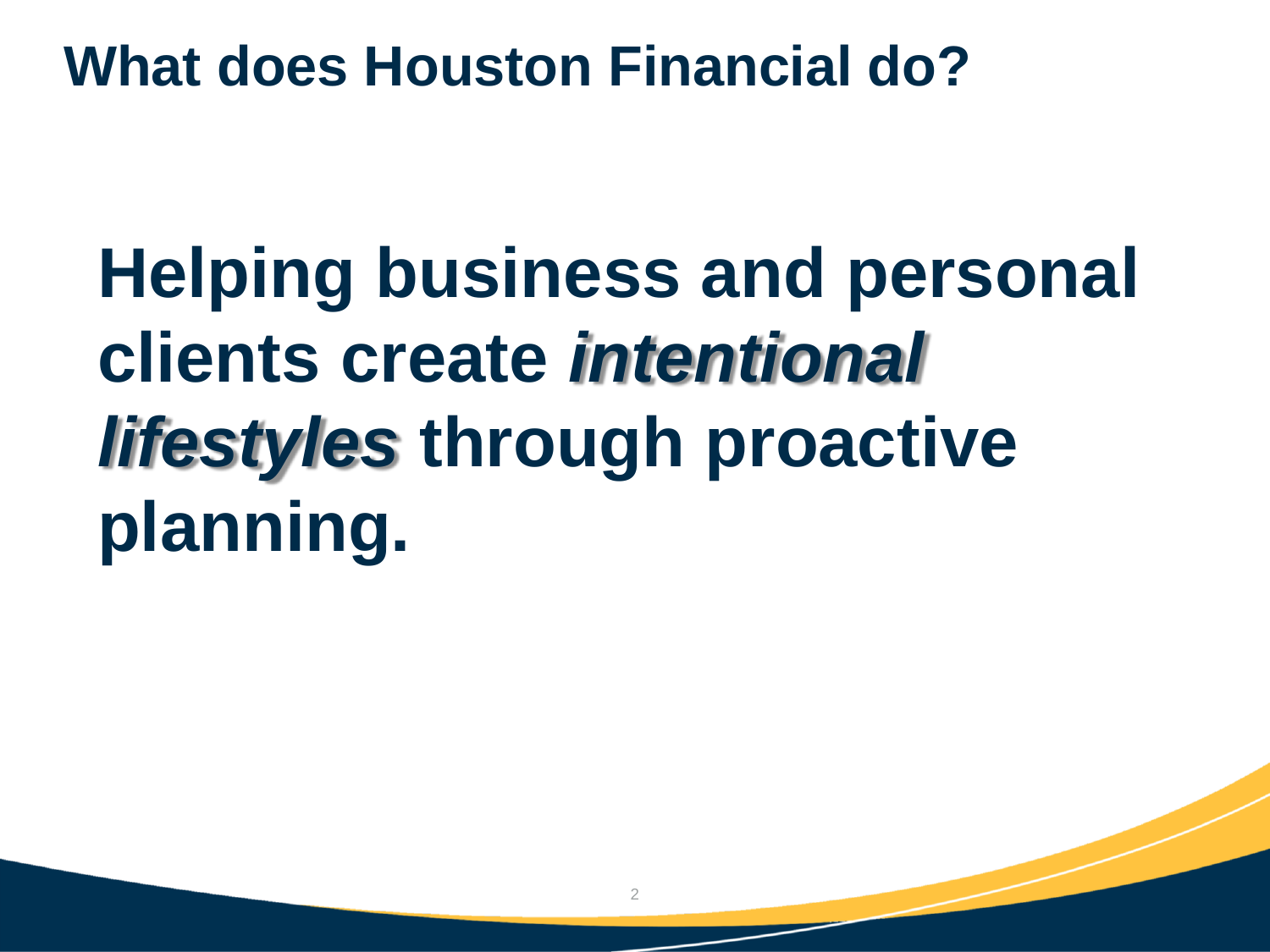### **The Houston Financial Value Proposition**

# **To change an individual, family or business experience in the financial product and service space.**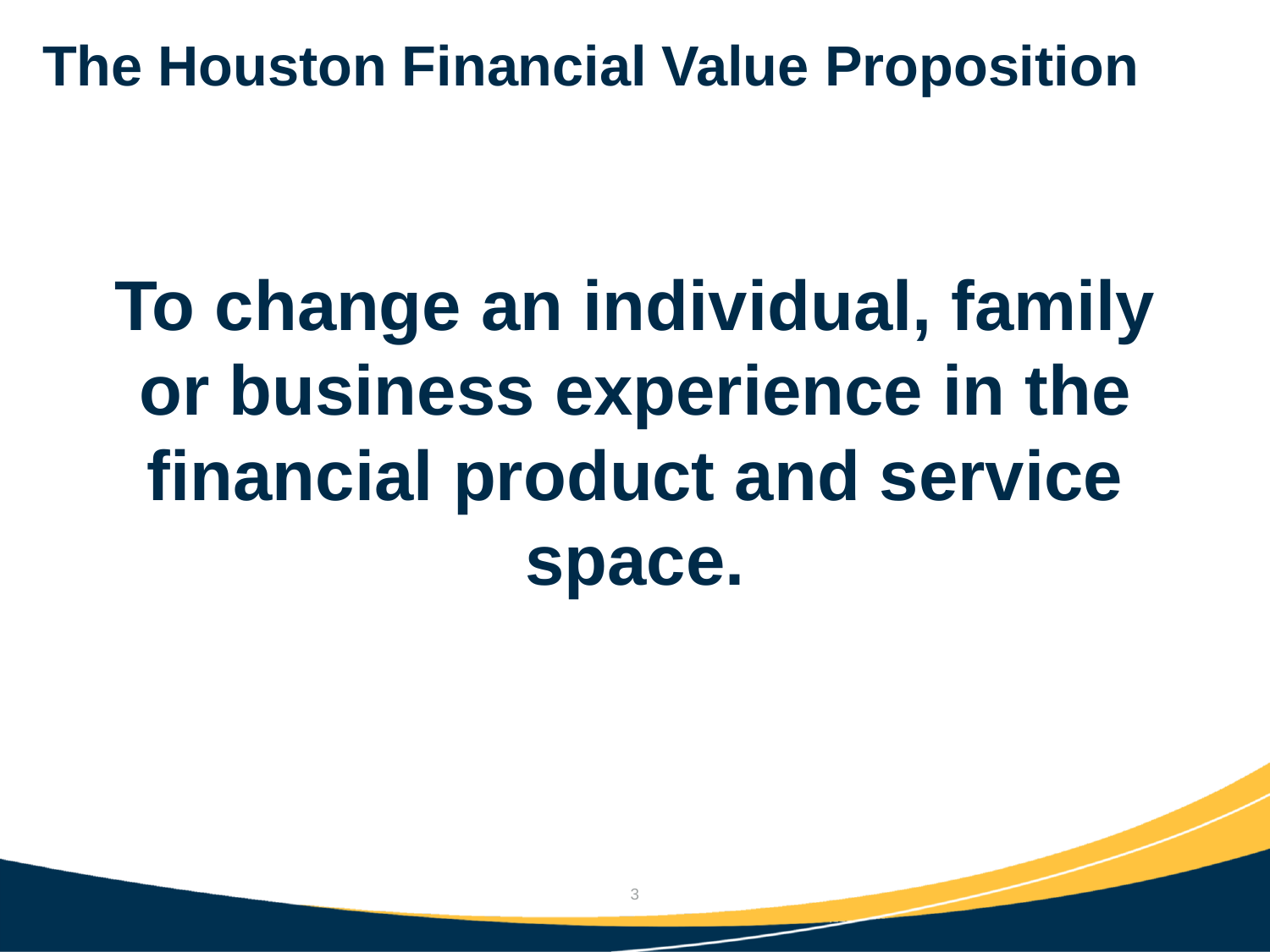## **Solutions & Services**

### ■ **Business and Personal Financial Planning**

### ▪ **Financial Security Products**

- **Disability Income Insurance**
- Life Insurance
- **E** Long-Term Care Insurance
- **Annuities**
- **Trust and Private Client Services**
- **Investments**
- **Corporate-Owned Life Insurance / Bank-Owned Life Insurance**

4

- **Executive Benefit Plans**
- **Group Benefit Plans**
- **Qualified Retirement Plans**
- **Fee-based Planning**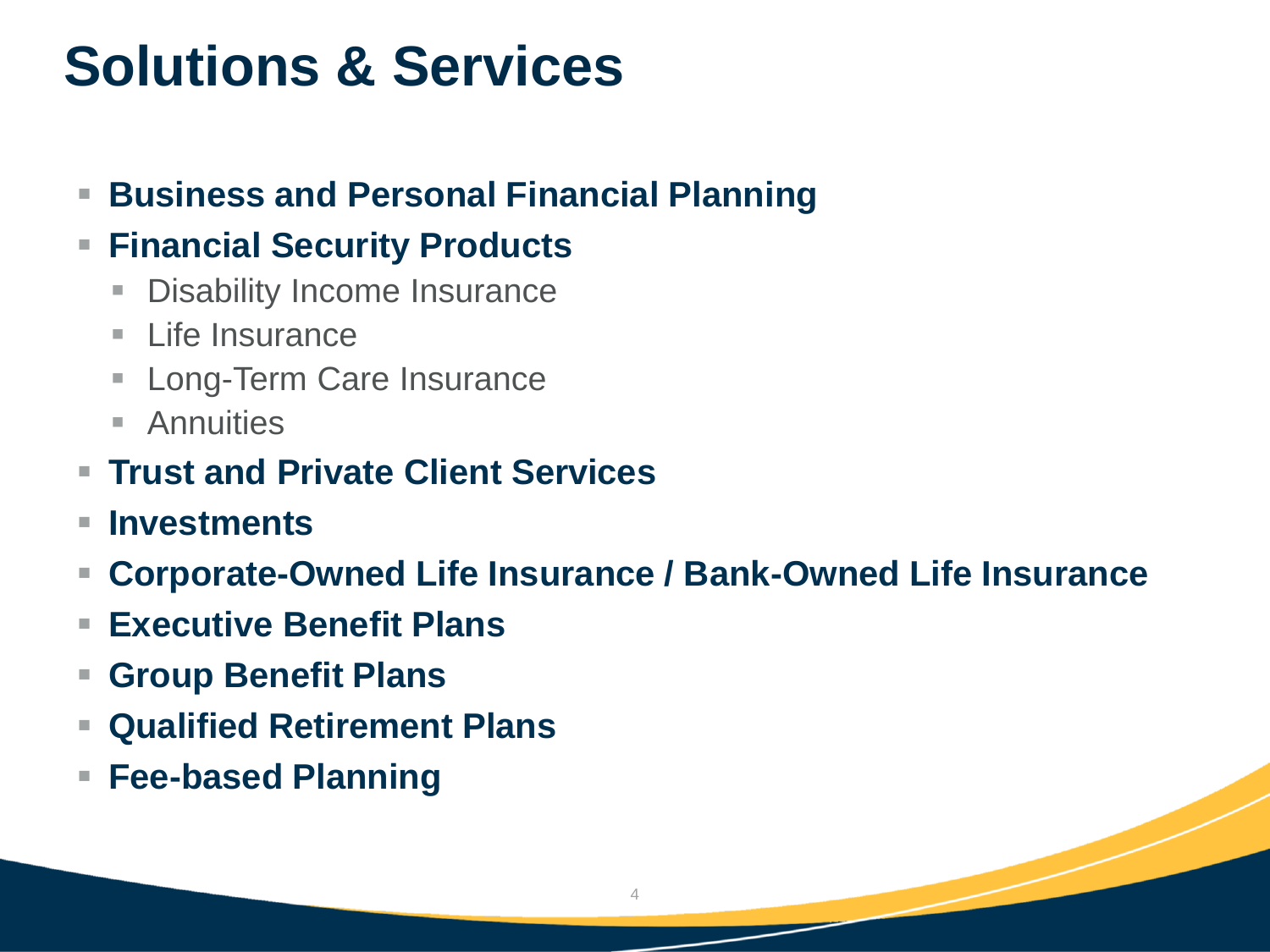### **The Houston Financial Team**

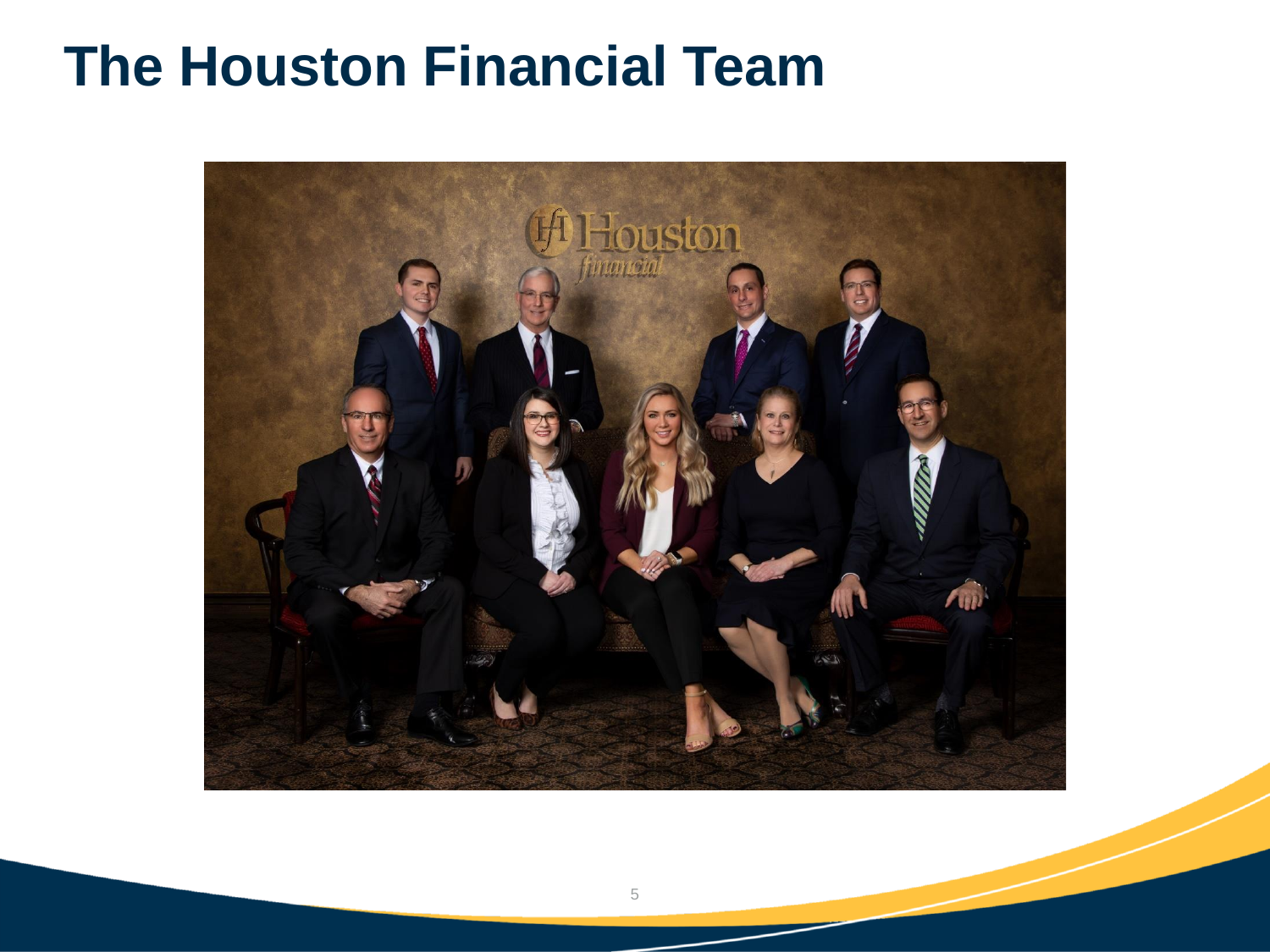## **Personal Financial Planning**

### **Process**

- **Client Suitability**
- Client Profile
	- Vision, Resources, Obstacles
- Wealth Optimization System
- Wealth Management Roadmap

### **Rules for Success**

- Start with the End in Mind
- Consistency & Confidence
- Make it Relevant
- **Highly Customized**
- **Filexible & Evolutionary**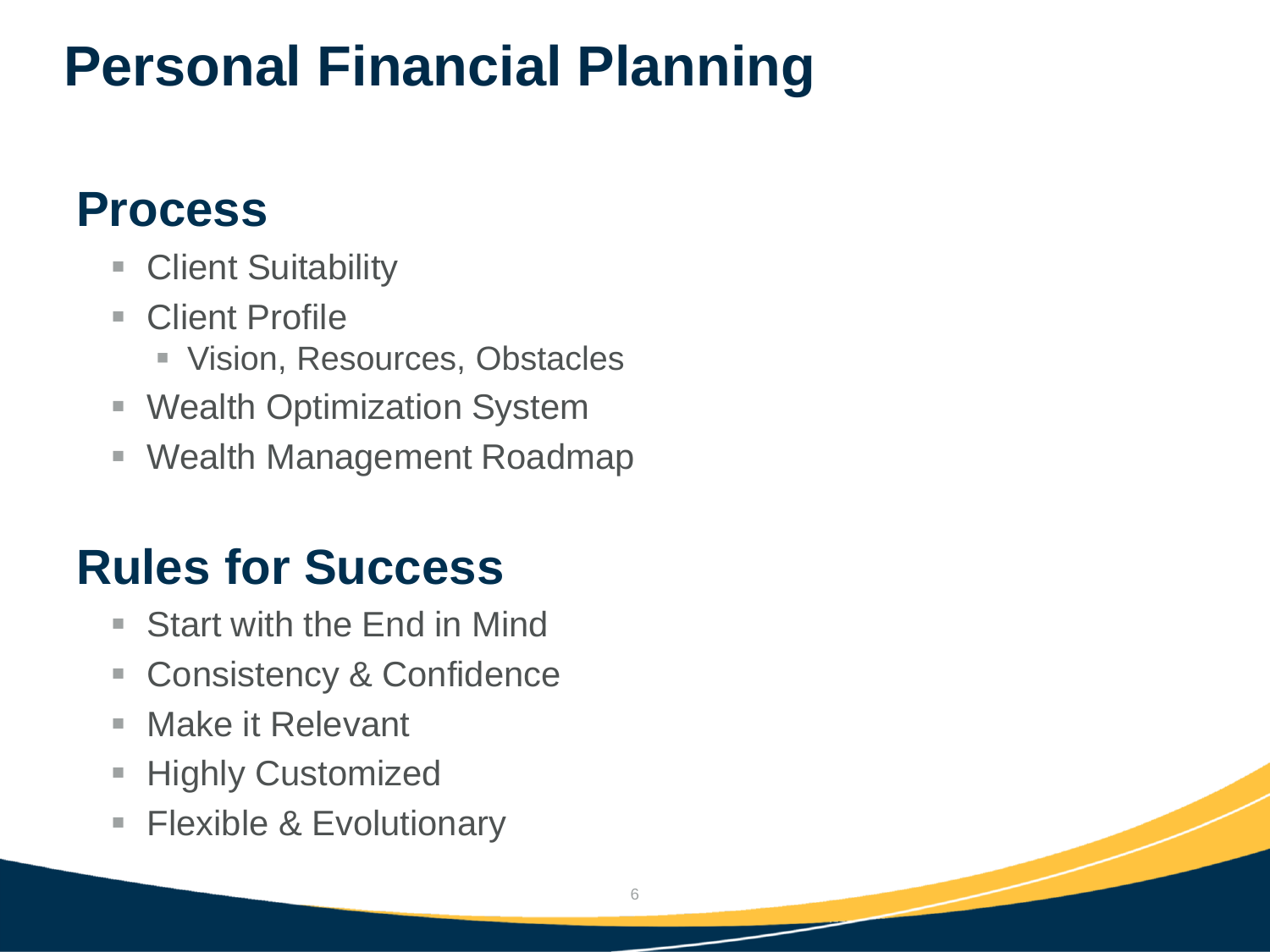### **The Planning Horizon™**

What & Why

Mission, Vision, Values & Goals

### THE PLANNING HORIZONIM

### How, Who & When Strategies, Tactics & Tools

The Planning Horizon™ Trademark material of The Legacy Companies, LLC

Copyright 2016 The Legacy Companies, LLC. Concepts used in these materials used with permission from The Legacy Companies, LLC. Legacy Materials and Concepts are only made available to advisors in Fee-Based Financial Planning program at the Northwestern Mutual Wealth Management Company.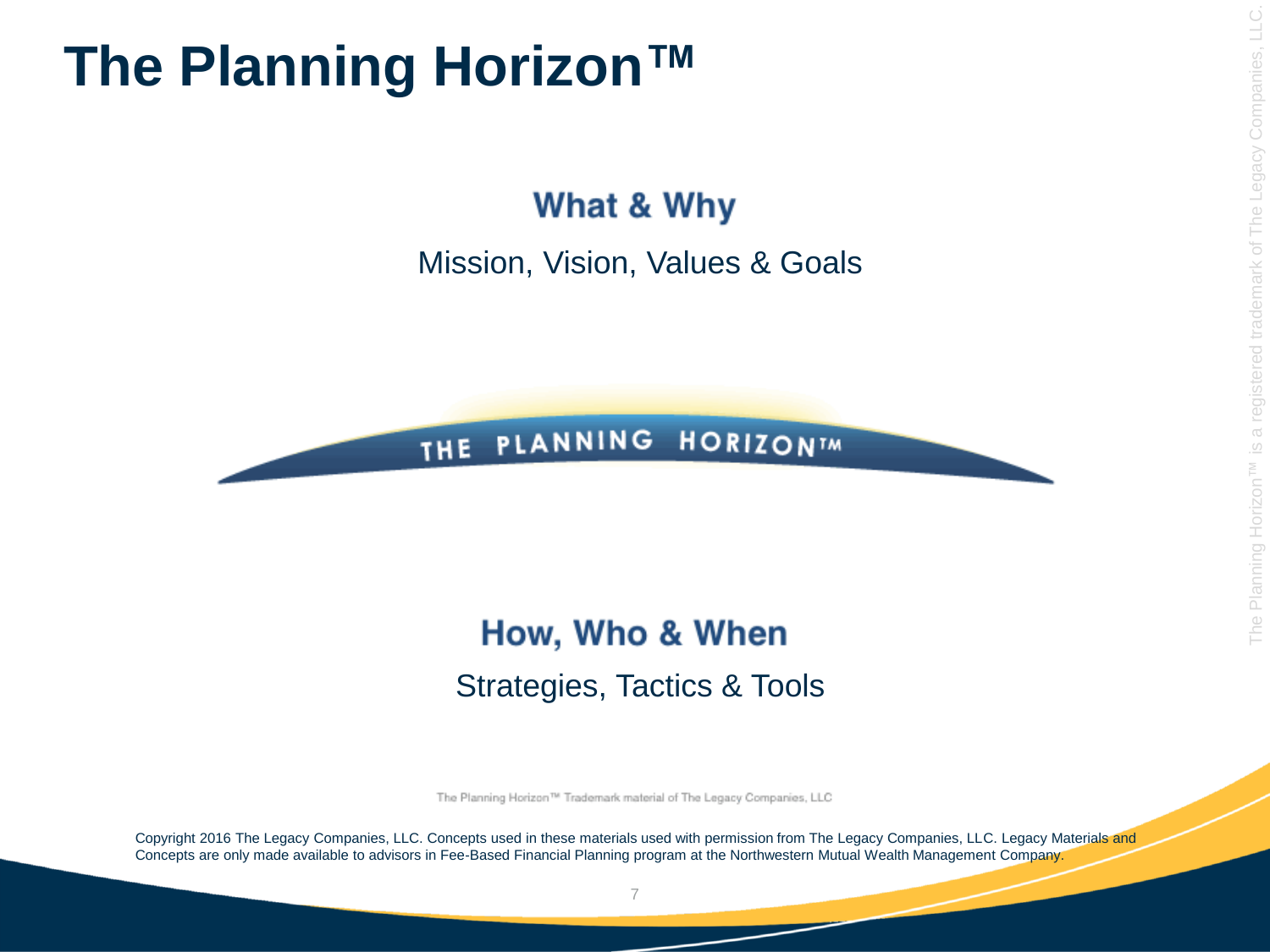## **The Wealth Optimization System™**



How, Who & When to solve it.

Wealth Optimization System™ Trademark material of The Legacy Companies, LLC

Copyright 2016 The Legacy Companies, LLC. Concepts used in these materials used with permission from The Legacy Companies, LLC. Legacy Materials and Concepts are only made available to advisors in Fee-Based Financial Planning program at the Northwestern Mutual Wealth Management Company.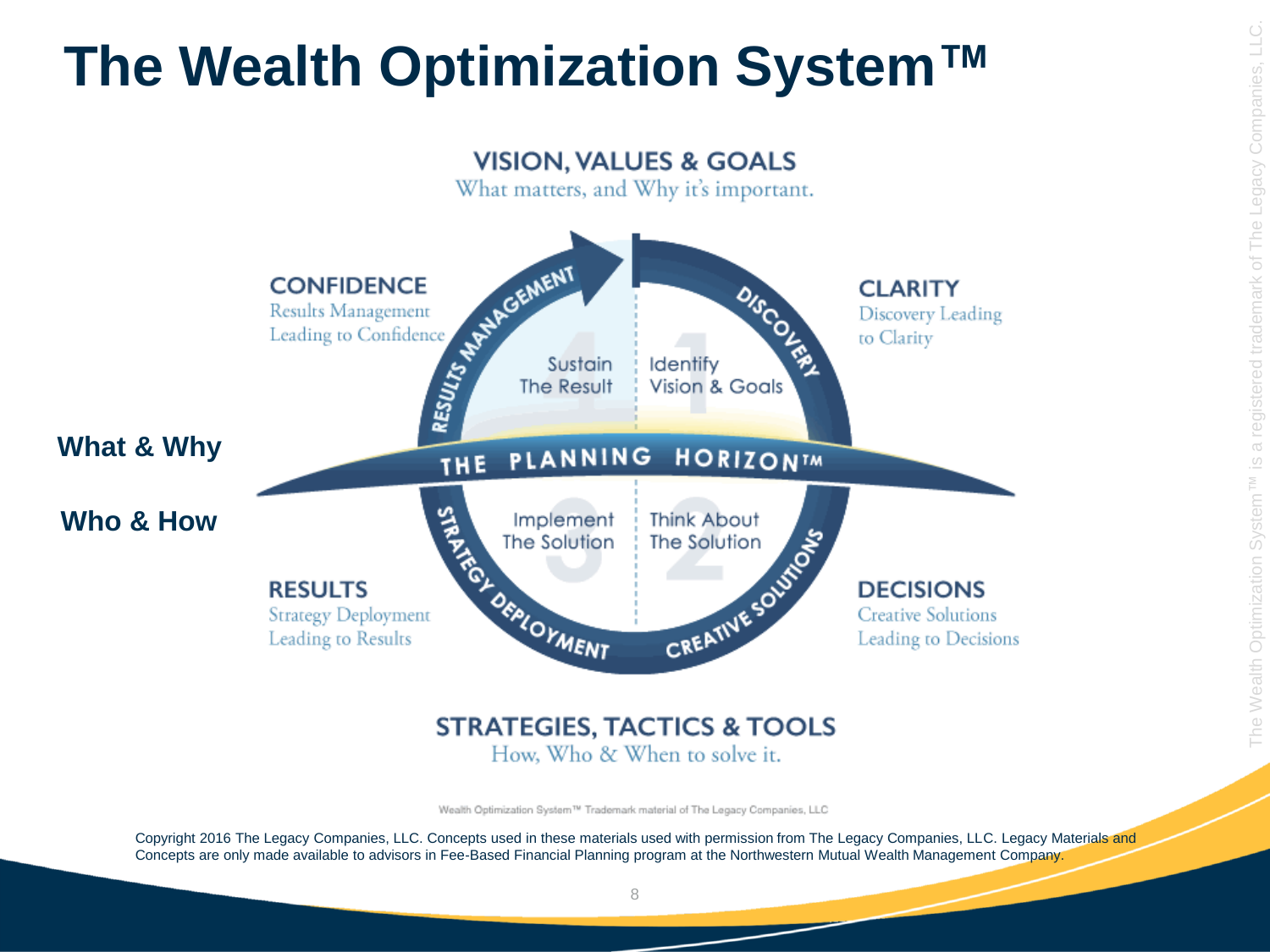### **Create a Hierarchy of Importance**



The Goal Pyramid<sup>na</sup> Trademark material of The Legacy Companies, LLC

Copyright 2016 The Legacy Companies, LLC. Concepts used in these materials used with permission from The Legacy Companies, LLC. Legacy Materials and Concepts are only made available to advisors in Fee-Based Financial Planning program at the Northwestern Mutual Wealth Management Company.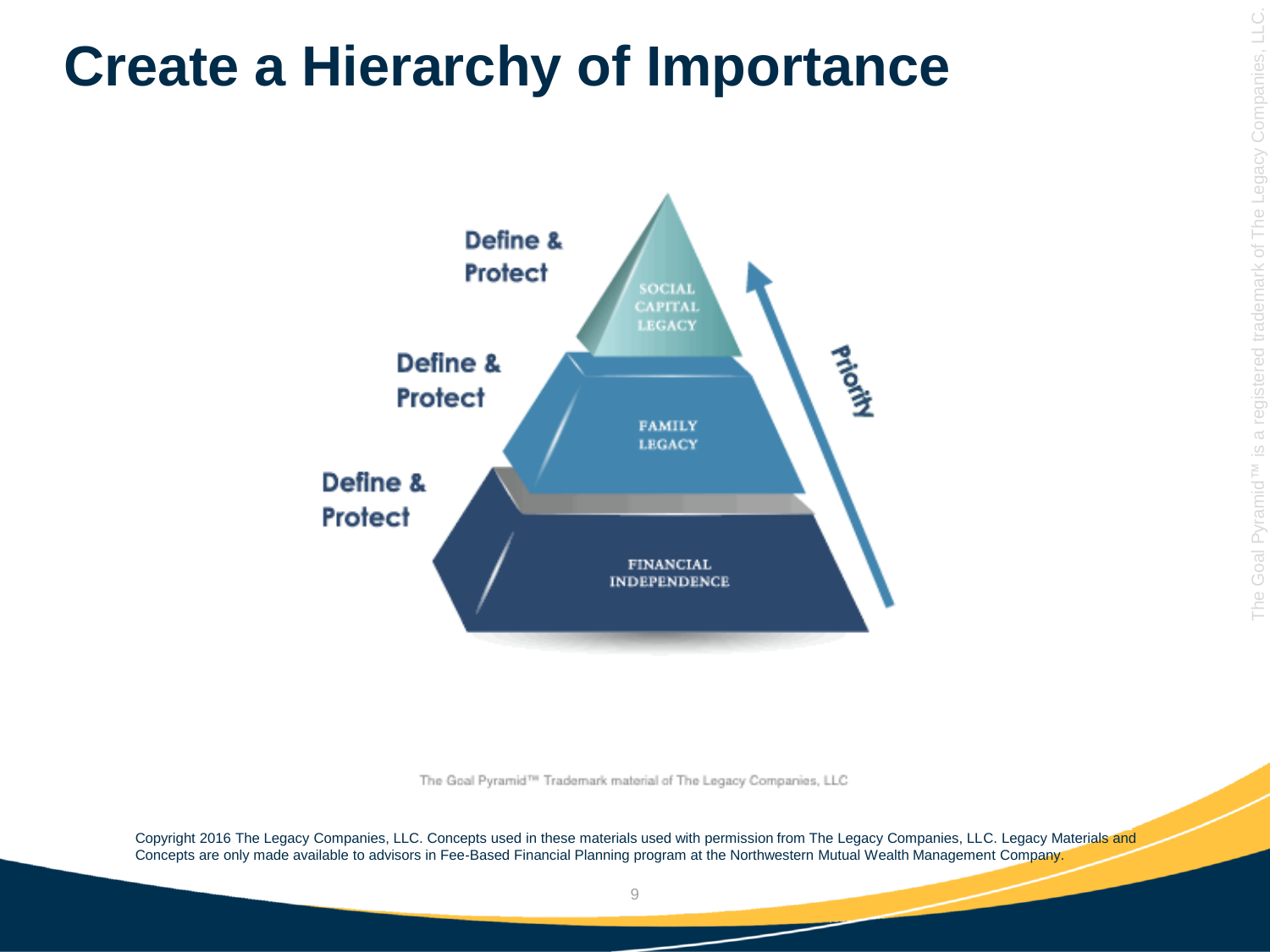## **THE BEST WAY TO GET SOMETHING DONE IS TO BEGIN…**